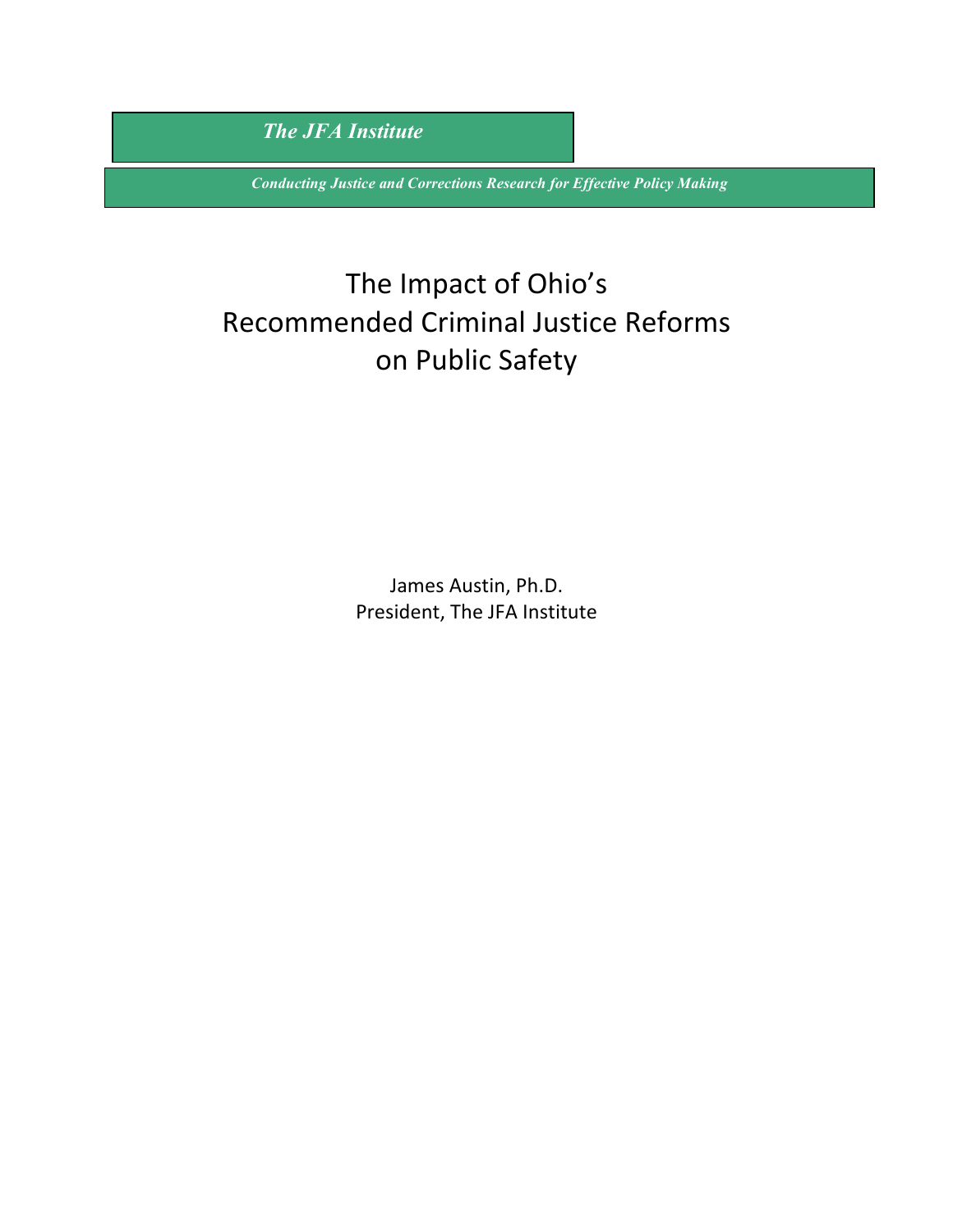#### **About JFA**

The JFA Institute is a multi-disciplinary research center whose mission is to conduct theoretical and applied research on the causes of crime and the justice system's responses to crime and offenders. It receives diverse funding from federal, state, and local governmental agencies, as well as from foundations interested in developing and evaluating innovative crime prevention, law enforcement, sentencing and correctional policies and programs designed to reduce crime and to improve the quality of the adult and juvenile justice systems. We disseminate our studies and policy recommendations through research reports, criminal justice and criminology periodicals, books, and seminars.

Since 2003, we have become actively involved in conducting research and providing technical assistance to state and local agencies in numerous jurisdictions. Our major clients include the National Institute of Corrections, National Institute of Justice, Bureau of Justice Assistance, and over 20 states and local public correctional and law enforcement agencies.

This report was supported by a generous grant from the Alliance for Safety and Justice. The findings and opinions expressed in this report are those of the author alone.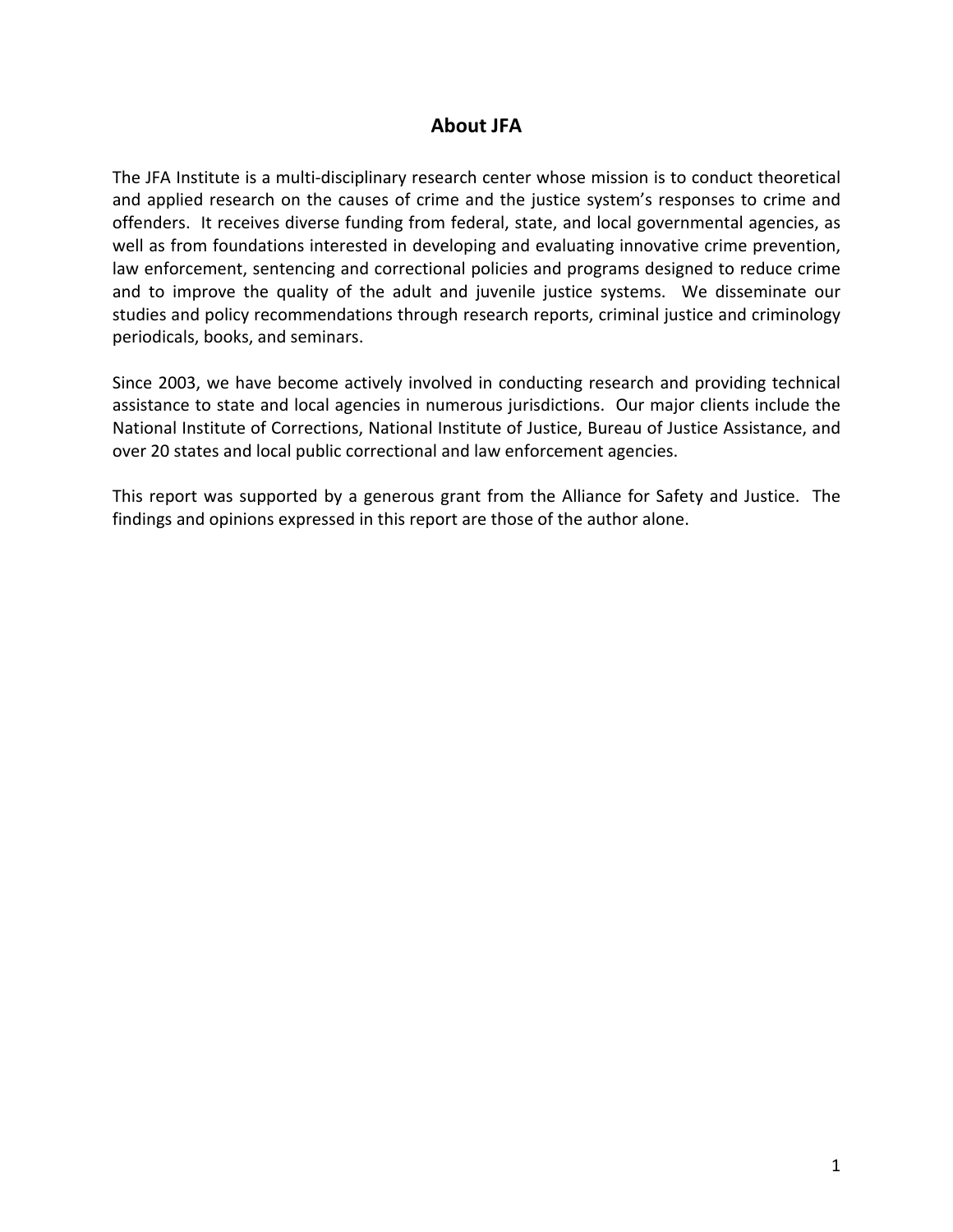## **Introduction**

The Ohio legislature is considering several reforms that are intended to safely lower the current prison population. The reforms can be categorized into three major initiatives:

- 1. Diversion of people who have been sentenced for short-term, non-violent, non-sex, non-mandatory Felony 5 crimes and who have no prior history of felony violence or sex convictions (TCAP);
- 2. Restrict the amount of time a technical probation violator convicted of a Felony 5 crime would spend in prison at 90 days; and,
- 3. Increase the amount of earned credits an inmate would receive for completing an effective rehabilitative/education program.

These three reforms are projected to lower the current prison population of 50,000 inmates by about 2,000 inmates during FY18-19. The projected savings to taxpayers for FY18-19 is estimated at \$15 million. Since the third reform is designed to lower recidivism rates, there may also be reductions in the risk to public safety as fewer crimes would be committed by inmates who complete these risk reduction programs. Finally, there should also be further reductions in subsequent years as the full effects of the legislation take hold. JFA's estimate is that eventually the prison population may decline by as much as 3,000 in subsequent years.

The only potential negative impact of these reforms would be reductions in the incapacitation effects of the three reforms as prisoners targeted for all three reforms would be serving less time in prison. The objective of this report is to examine the risk to public safety of lowering the prison population by this modest amount.

This public safety assessment is first done by looking at national crime rate trend data over the past decades during which time crime rates significantly declined. The consensus of criminologists is that high rates of incarceration had some but a diminishing impact on lower crime rates. However, more recently higher incarceration rates are having no impact on current crimes rates. Currently, there is no association between states that have higher or lower crime rates and their incarceration rates.

Next seven states that have reduced their prison populations are presented to see what happened to their crime rates after they lowered their prison populations. The key finding is that, as a group, their prison populations dropped by an average of 18% while the crime rates have dropped by an average of 30%.

Finally, an assessment of the Ohio reforms is made to determine if they may negatively impact the significant drop in Ohio's crime rate. Based on the current proposals, there would be a negligible impact in the risk to public safety if these reforms were implemented.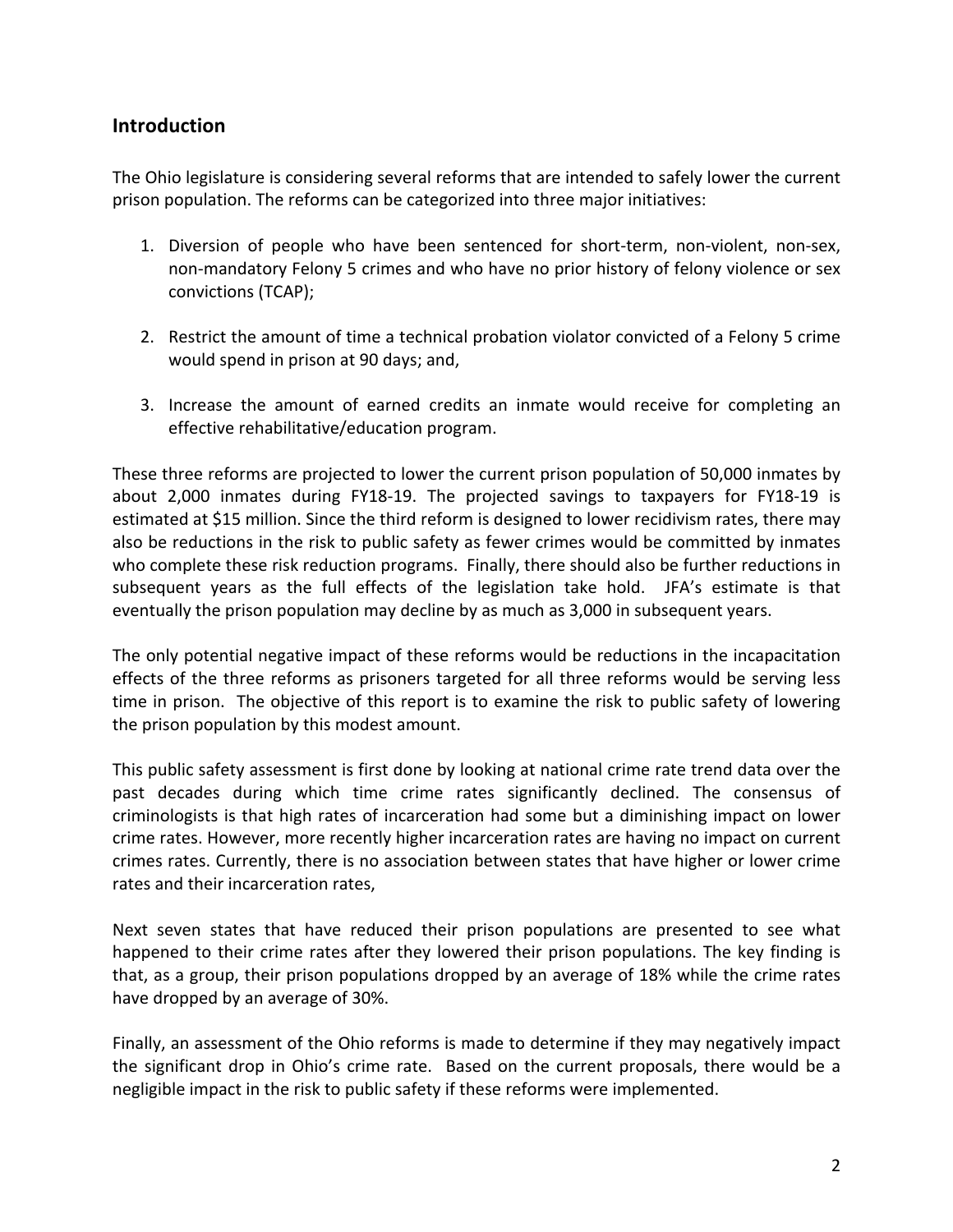## **National and Ohio Crime Rate Trends**

In order to determine if a reform in criminal justice policies will impact public safety, it's important to understand how public safety is measured and the current measure of crime rates under current practices. To begin one needs to understand just what constitutes a "crime rate". Specifically, it begins with the number of certain crimes reported to police by the public or police for the following seven crimes;

- 1. Murder
- 2. Rape
- 3. Aggravated Assault
- 4. Robbery
- 5. Burglary
- 6. Larceny/Theft
- 7. Motor Vehicle Theft

Table 1 shows the number of these crimes reported by police agencies in Ohio to the FBI in 2015. In total, there were 334,423 such reports of which the vast majority were for the crime of larceny or theft (213,993 or 64%). These raw numbers are then converted into a rate per 100,000 population. Thus, the overall crime rate for Ohio is 2,880 per 100,000 population.

That number sounds high but that is only because it's expressed as a rate per 100,000 population. A more common calculation would be the percent of the Ohio population reporting a crime. Using that measure, one can see that only a very small percent (less that 3%) of Ohioans report a crime to police a year and the vast majority report of these crimes are for the least serious crime of larceny or theft.

In terms of trends, there has been a dramatic decline in Ohio's crime rate beginning in the mid-1990s and continuing to the present (Figure 1). The Ohio trend line is very similar to the national picture as shown in Figure 1. Indeed, one could take any state in the US and show that same trend regardless of their sentencing policies and use of incarceration and show no difference. There are three points worth noting:

- 1. Both Ohio and the U.S. trends are remarkably similar in both the overall and violent crime rate trends.
- 2. The vast majority of reported crimes are non-violent with the violent crime rate being only 10% of the crimes reported to police.
- 3. Only a very small percent (less than 3 percent) of Ohioans report a crime to police each year.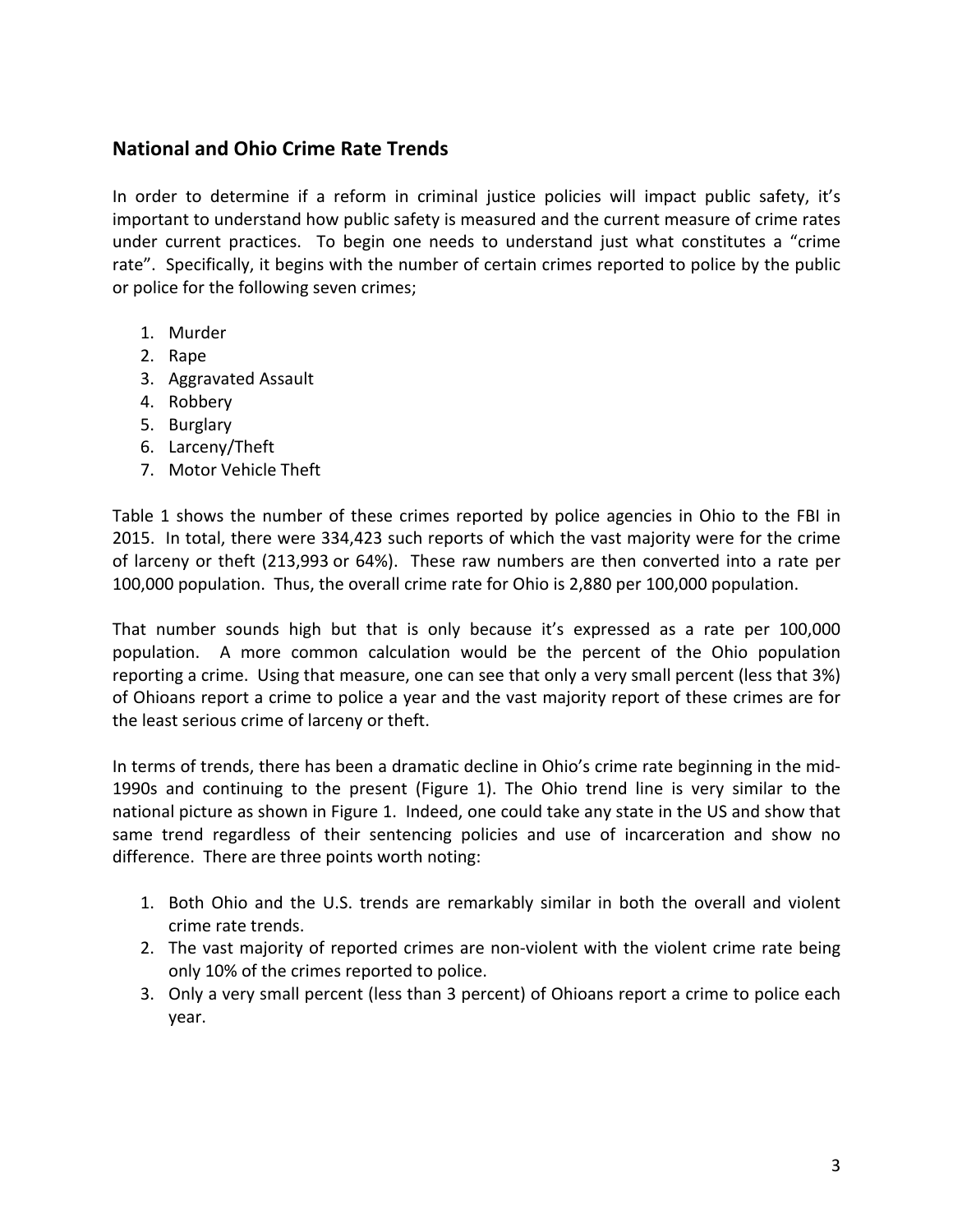## **Why Have Crime Rates Declined in Ohio and Elsewhere?**

There has been much discussion and debate about the causes of this decline in US and state crime rates. The early assessment by a host of leading criminologists reached the conclusion that a wide array of demographic (aging population), economic (reduced unemployment), gun availability, increased numbers of police and better patrol tactics (Compstat) and the end of the

| <b>Attribute</b>       | <b>Number</b> | % of Total    | <b>Rate Per</b> | % of              |
|------------------------|---------------|---------------|-----------------|-------------------|
| <b>Ohio Population</b> | 11,613,423    | <b>Crimes</b> | 100,000         | <b>Population</b> |
| <b>Total UCR</b>       | 334,423       | 100.0%        | 2,880           | 2.9%              |
| Violent                | 33,898        | 10.1%         | 292             | 0.3%              |
| Murder                 | 500           | 0.1%          | 4               | 0.0%              |
| Rape                   | 4,154         | 1.2%          | 36              | 0.0%              |
| Robbery                | 12,554        | 3.8%          | 108             | 0.1%              |
| Assault                | 15,695        | 4.7%          | 135             | 0.1%              |
| Property               | 300,525       | 89.9%         | 2,588           | 2.6%              |
| <b>Burglary</b>        | 69,303        | 20.7%         | 597             | 0.6%              |
| Theft                  | 213,993       | 64.0%         | 1843            | 1.8%              |
| Vehicle Theft          | 17,229        | 5.2%          | 148             | 0.1%              |

|  |  |  | Table 1. Ohio Reported Crimes - 2015 |
|--|--|--|--------------------------------------|
|--|--|--|--------------------------------------|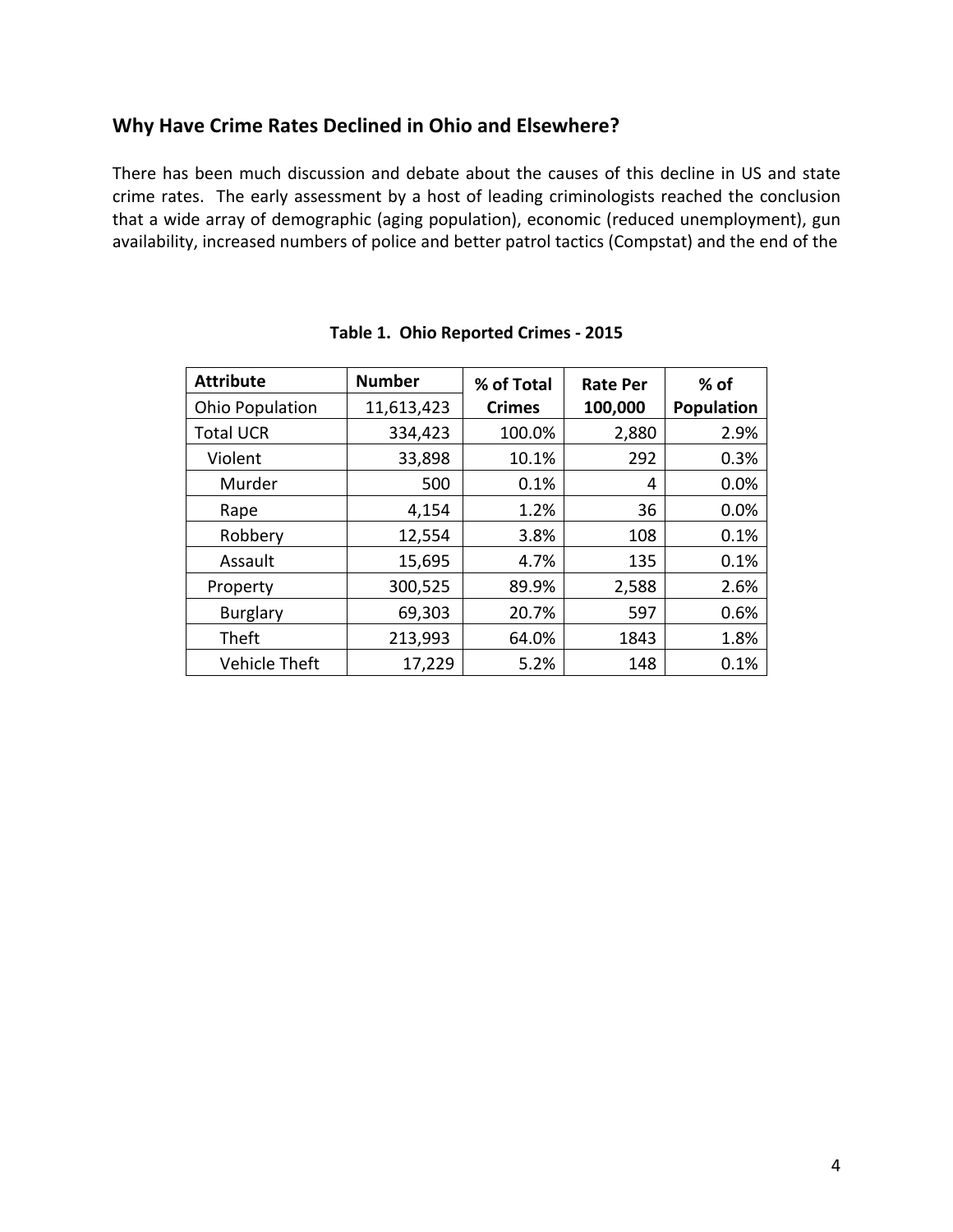

Source: Uniform Crime Reports

crack cocaine epidemic.<sup>1</sup> The analysis also concluded that the dramatic increase in the prison population had also served to reduce the crime rate but was not the primary cause.

A subsequent but more detailed meta-analysis over a longer time period found that the most prevailing factors that were associated with crime drops both in the U.S. as a whole and in the states, were as follows:

- 1. Aging Population
- 2. Consumer Confidence
- 3. Decreased Alcohol Consumption
- 4. Decreased Unemployment
- 5. Growth in Income

 

<sup>&</sup>lt;sup>1</sup> Blumstein, Alfred and Joel Wallman (editors). 2006. *The Crime Drop in America*. Cambridge, MA: Cambridge University Press.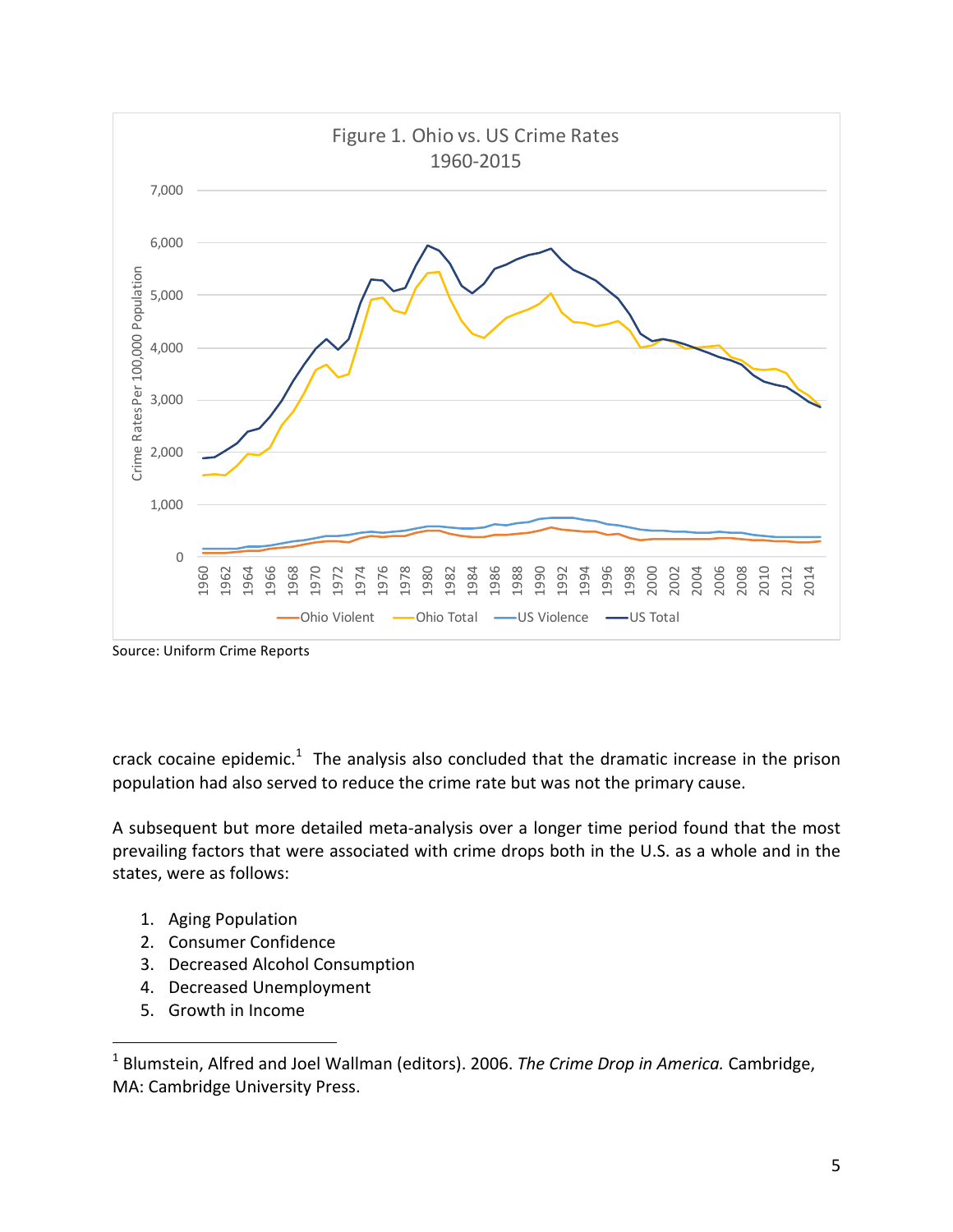- 6. Increased Police Numbers
- 7. Inflation
- 8. Introduction of CompStat±

 

Here again the increased use of incarceration was also tested. The researchers found that there was an impact between 1990 and 2000 but since then there has been no impact on crime rates.<sup>2</sup>

The introduction of inflation as a predictor of crime rates that had received short-shrift by criminologists. Prior studies have been limited to short term unemployment rates and household incomes. Two recent reports have found much more powerful associations between either long-term inflation or its twin brother, long-term interest rates.<sup>3</sup> As shown in Figure 2, there is a remarkable association between long-term interest rates and crime rates since 1953.

Nobody would suggest that interest rates or inflation directly *cause* crime. But there is a wealth of evidence on the causes of crime that demystifies this seemingly baffling relationship. The key word is "stress" – both on an individual and societal level. Criminologists have long known that when individuals find themselves in difficult circumstances they are more tempted to resort to unlawful activities than when their lives are more routine.

And when communities face crises, crime rates are more likely to rise. When interest rates rise, it is more difficult for businesses to borrow the money they need to expand their operations and, consequently, the number of jobs they can create.

High interest rates can damper economic activity generally which reduces consumer spending and, in turn, business receipts. On the individual level, borrowing money becomes more expensive, credit card purchases are more difficult to repay, and life on a daily basis becomes more difficult. The result is often not simply a reduction in job growth but cutbacks as employers have to let workers go, increasing unemployment rates and the severe stress associated with job loss.

<sup>&</sup>lt;sup>2</sup> Roeder Oliver, Lauren-Brooke Eisen, and Julia Bowling. 2015. What Caused The Crime Decline? New York, NY: The Brennan Center for Justice.

<sup>&</sup>lt;sup>3</sup> Rosenfeld, Richard and Aaron Levin. January 8, 2016. Acquisitive Crime and Inflation in the *United States: 1960–2012.* Journal of Quantitative Criminology. Published online: 2016 Springer Science Business Media New York. Austin, James and Gregory Squires. 2016. The Startling Link Between Inflation and Crime Rates. https://thecrimereport.org/2016/12/06/the-startling-linkbetween-low-interest-rates-and-low-crime/.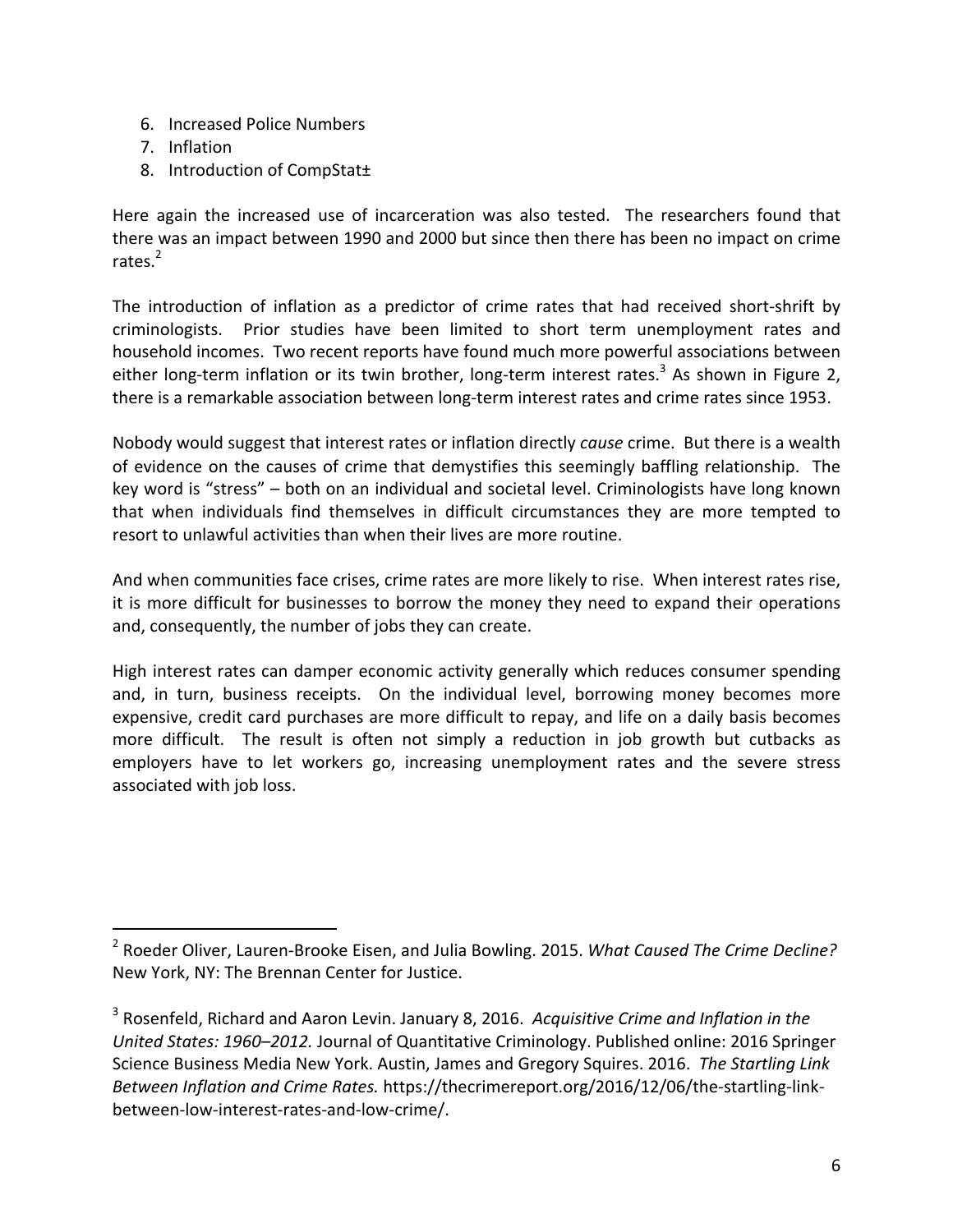

#### Figure 2. U.S. Crime and Long-Term Interest Rates **1953-2015**

Another way to look at the relationship between incarceration and crime rates is to compare each state on its use of incarceration and its current crime rate. If there was a strong effect one would expect to see states with higher incarceration rates to have lower crime rates. Figure 3 does this comparison for all the states as of 2015 and shows there is no correlation between crime and incarceration rates. In other words, states with higher incarceration rates, as a group, do not have lower crime rates. Similarly, states with lower incarceration rates, as a group, do not have higher incarceration rates.

Sources: Uniform Crime Reports and U.S. Department of Treasury.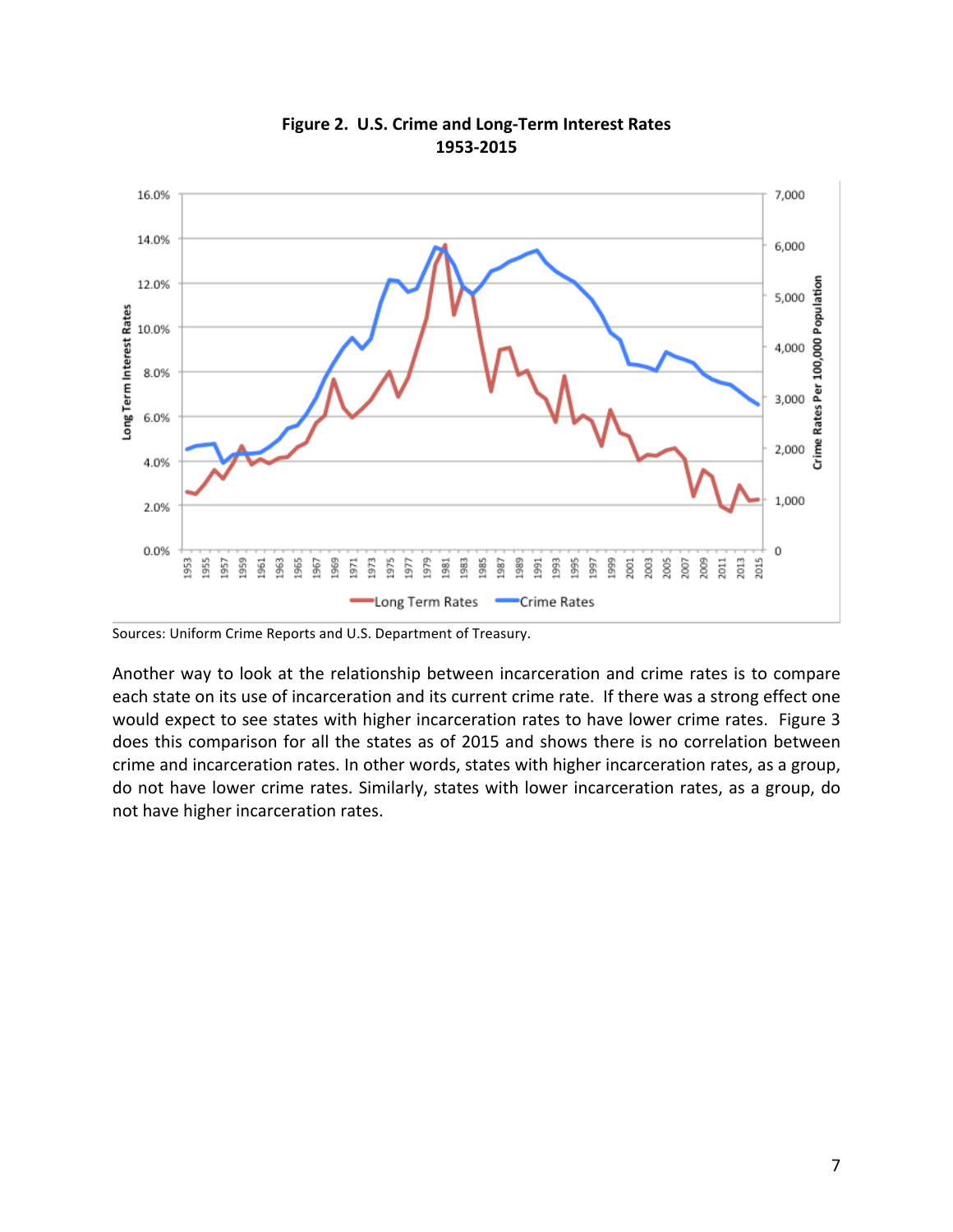

Sources: Bureau of Justice Statistics and Uniform Crime Reports

Finally, we can examine states that have significantly reduced their prison populations to see what happened to their crime rates. Table 2 shows the results for seven states that have over a number of years reduced their prison populations. The largest reductions have occurred in New York, California and New Jersey where prison populations have declined by 25-35%. In all seven states, crimes rates have declined from  $19% - 40%$ . As a group, these seven states have lowered their prison populations by an average of 18% while the crime rates have dropped by an average of 30%.

In summary, the research on the relationship between crime rates and incarceration rates is clear. While dramatically increasing rates of imprisonment since the 1970s did have some positive impact on crime rates, more powerful demographic, and socio-economic factors are the principle reasons crime rates increased and have since fallen. Further adjustments in incarceration rates will have insignificant effects on future crime rates.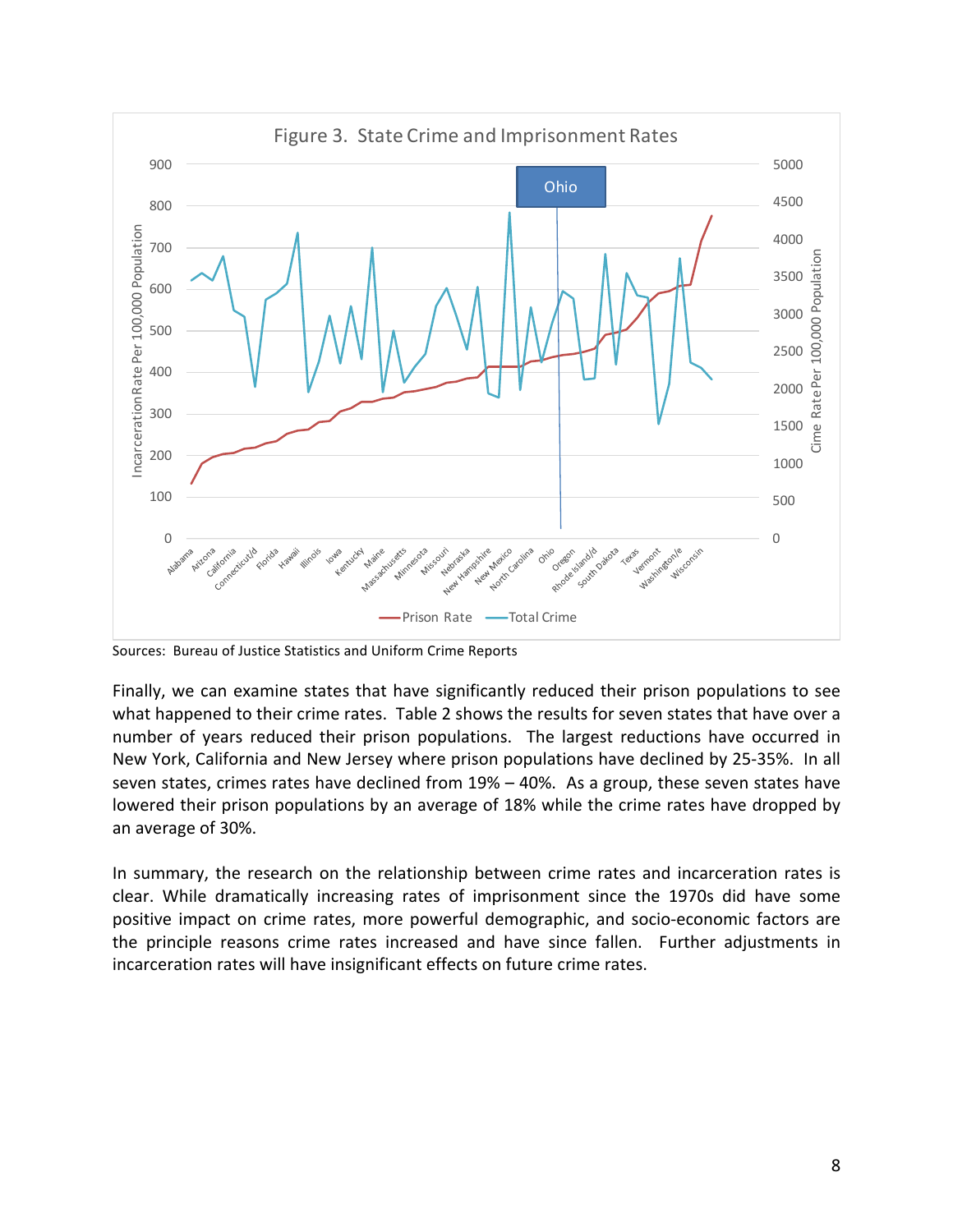|                             | <b>NY</b> | CA        | <b>NJ</b> | <b>NC</b> | TХ       | RI     | MI       | Totals    |
|-----------------------------|-----------|-----------|-----------|-----------|----------|--------|----------|-----------|
| Reform Year                 | 1999      | 2006      | 1999      | 2010      | 2006     | 2007   | 2006     |           |
|                             |           |           |           |           |          |        |          |           |
| Prison Pop Before Reform    | 72,899    | 175,512   | 31,493    | 40,382    | 172,116  | 4,018  | 51,577   | 547,997   |
| <b>Current Prison Pop</b>   | 51,727    | 129,593   | 20,489    | 36,617    | 163,909  | 3,248  | 42,628   | 448,211   |
| <b>Prison Reduction</b>     | $-21,172$ | $-45,919$ | $-11,004$ | $-3,765$  | $-8,207$ | -770   | $-8,949$ | $-99,784$ |
| % Reduction                 | $-29\%$   | $-26%$    | $-35%$    | $-9%$     | -5%      | $-19%$ | $-17%$   | $-18%$    |
|                             |           |           |           |           |          |        |          |           |
| Crime Rate Before Reform    | 3,279     | 3,743     | 3,400     | 3,806     | 4,598    | 2,850  | 3,775    | 3,181     |
| <b>Current Crime Rate</b>   | 1,984     | 3,045     | 1,882     | 3,097     | 3,425    | 2,140  | 2,301    | 2,234     |
| <b>Crime Rate Reduction</b> | $-1,296$  | $-698$    | $-1,518$  | $-709$    | $-1,173$ | $-710$ | $-1,474$ | $-947$    |
| % Reduction                 | $-40%$    | $-19%$    | $-45%$    | $-19%$    | $-26%$   | $-25%$ | $-39%$   | $-30%$    |

**Table 2. Changes in Seven State Prison and Crime Rates Before and After Prison Reductions**

Sources: Bureau of Justice Statistics and Uniform Crime Reports

#### **Estimating the Impacts of Ohio's Reform on Public Safety**

Given these national trends and the experience of states that have lowered prison and crime rates, what is the possibility that the Ohio reforms would have a negative impact on crime rates? 

Three reforms can be viewed an either diverting people from prison completely (TCAPS) or reducing the current length of stay (LOS). The former effect is directed at the diverting TCAPS and the latter is directed at capping the amount of time a technical Community Control Violator can spend in prison (no more than 90 days) or increasing program credits (by 90 days).

Table 3 shows the current and projected impacts of the three measures in terms of their numbers and LOS. An estimated 8,654 prison admissions would benefit from one of the three reforms. This number represents about  $1/3^{rd}$  of all prison admissions in 2016. These people, who will either be diverted from prison or will have their LOS reduced, will continue to be incarcerated for substantial periods of time. This is because, while not fully understood by policy-makers and by the public, virtually all people sentenced to prison have already been incarcerated in the county jails for many weeks since their arrest. This time in the county jails needs to be added to the state prison time to have a full and complete understanding of how much time these people are imprisoned.

The first measure would divert 1,860 TCAPS from the ten largest counties who currently are spending an average of 89 days in local jails and then another 204 days in state prison. Other counties can participate but it is not mandated under the current proposal. This reform would serve to reduce the current prison population by about 1,000 inmates.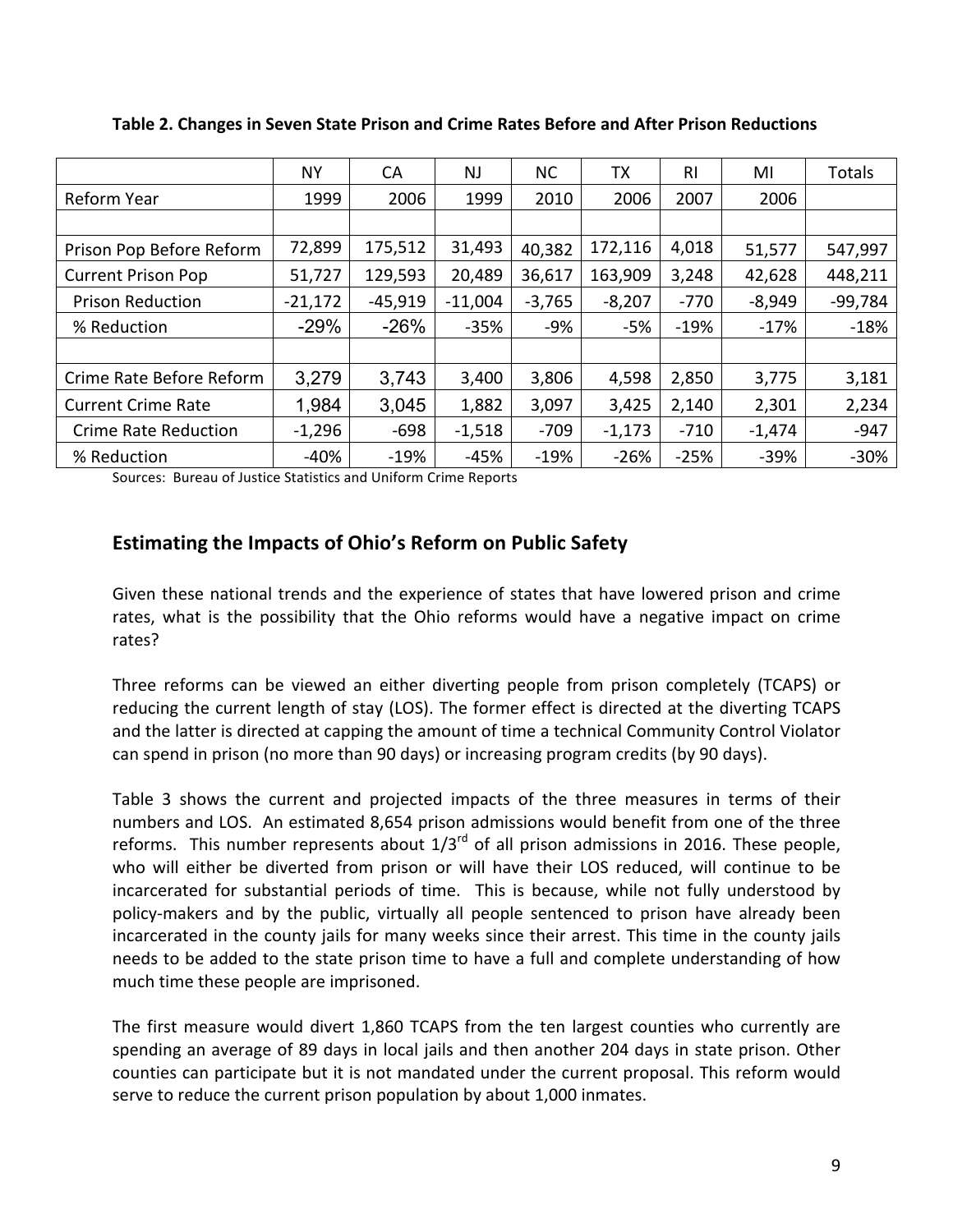|                                 |            |            |          | Current          |            | Prison |
|---------------------------------|------------|------------|----------|------------------|------------|--------|
|                                 | Prison     | Prison     | Jail LOS | <b>Total LOS</b> | New Total  | Bed    |
| Attribute                       | Admissions | LOS (days) | (days)   | (days)           | LOS (days) | Impact |
| Total Prison Admissions*        | 19,583     | 897        | 136      | 1,033            |            |        |
| TCAPs - Top 10 Counties         | 1,860      | 199        | 96       | 295              | 96         | 1,014  |
|                                 | Prison     |            |          |                  |            |        |
|                                 | Releases   |            |          |                  |            |        |
| F5 CC Probation Tech. Violators | 2,233      | 243        | 137      | 380              | 227        | 936    |
| <b>Earned Credits</b>           |            |            |          |                  |            |        |
| <b>GED</b>                      | 1,446      | 2,001      | 136      | 2,137            | 2,047      | 357    |
| Vocational                      | 315        | 1,612      | 136      | 1,748            | 1,658      | 78     |
| <b>Other Programs</b>           | 2,744      | 914        | 136      | 1,050            | 960        | 677    |
| Totals                          | 8,598      |            |          |                  |            | 3,061  |

## **Table 3. Estimates of Number of Prison Admissions/Releases/LOS By Reform Measure – Long Term**

\* Excludes life/death and parole recommission prison admissions.

The second reform would cap the amount of time an F5 Community Control Technical Violator could serve at 90 days. In 2016, there were 2,233 such admissions who will spend an average of 243 days in state prison on top of the 137 days in the local jails prior to admission to state prison. The jail time will remain the same but the prison LOS will be capped at 90 days or an average LOS reduction of 153 days. This initiative would eventually have an impact of reducing the prison population by 936 prisoners.

The third reform increases the amount of time a person who completes an education, vocational training, or rehabilitative program can earn from 90 to 180 days. In 2015, there were approximately 4,500 prison releases who receive these credits. Assuming the number of people receive the additional credits going forward, the bed savings would total 1,112. It may also be true that as the credit rewards are increased, an increasing number of people would be attracted to the programs as the incentives to do so have increased.

Collectively all three measures are projected to eventually reduce the prison population by 3,061. It should be noted that is some over-lap on the people that would be impacted by the three reforms. For that reason, the ORDC has computed a "net impact" that takes the expected over-lap interactions into account. At the time of this report, the overall expected impact is a reduction of the prison population by about 2,000 inmates in FY18-19 with a net savings of \$15 million. JFA believes there will be further reductions in the prison population as the full effects of the earned credits reform are applied to people with longer sentences. These reductions would occur more quickly if the program credits could be awarded retroactively.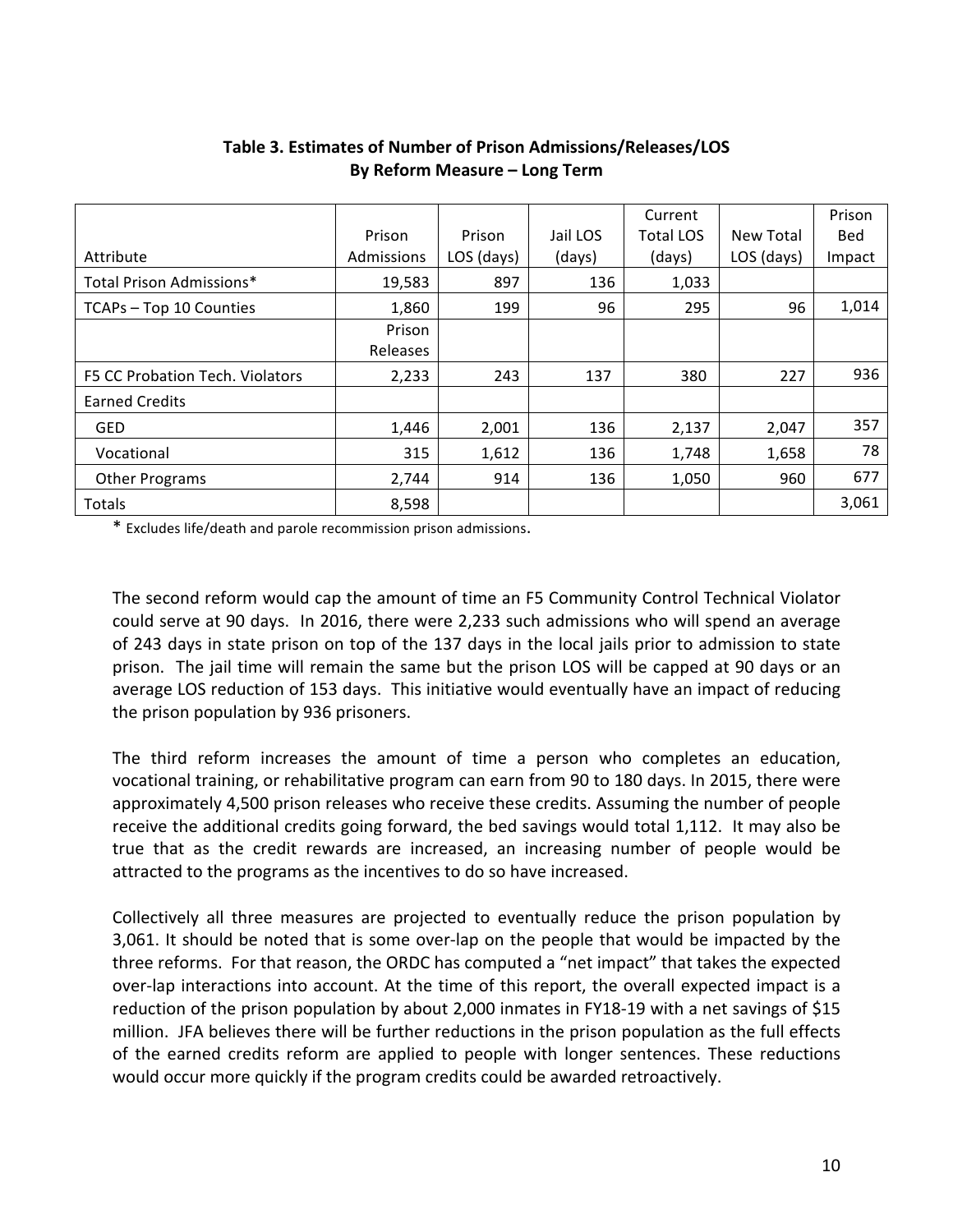## **Impact on Public Safety**

 

To assess the relative effects of this legislation on crime rates one can use national estimates of re-arrest rates by month after release to assess the number of arrests that would not have occurred if the reforms were not implemented. The key assumption is that the re-arrest trajectory of released prisoners will not change by either diverting them from prison and/or reducing their LOS. The absence of a relationship between LOS and recidivism rates, controlling for the level of risk, has been discovered in several studies including the U.S. Department of Justice's prison recidivism studies (Table 4). It was also found that people placed on probation versus people sentenced to prison have lower re-arrest rates.<sup>4</sup>

| <b>Time Served</b> | <b>3-Year Rearrest Rates</b> |  |  |
|--------------------|------------------------------|--|--|
|                    |                              |  |  |
| 6 Months or Less   | 66.0%                        |  |  |
| 7-12 months        | 64.8%                        |  |  |
| $13-18$ months     | 64.2%                        |  |  |
| 19-24 months       | 65.4%                        |  |  |
| $25-30$ months     | 68.3%                        |  |  |
| $31-36$ months     | 62.6%                        |  |  |
| 37-60 months       | 63.2%                        |  |  |
| 61 months or more  | 54.0%                        |  |  |

## **Table 4. Three-Year Follow-Up Rate of Rearrests of State Prisoners by Time Served in Prison**

Source. Bureau of Justice Statistics*,* June 2002. *Recidivism of Prisoners Released in 1994*.

Since Ohio was one of the states participating in these recidivism studies, one can apply these results, which have remained unchanged through 2005, to Ohio.

Simply put, one can assume that for each month an inmate is in the community there is a probability that he/she will be arrested. In the case of these reforms we are interested in the re-arrest rates for the time-period under 199 days which is the average LOS to be eliminated for the T-CAP people. The other two reforms would reduce LOS by 153 and 90 days respectively. By applying a monthly re-arrest rate of 4.5% based on the BJS recidivism study, one can calculate how many additional arrests would occur by reducing the LOS. The total is 1,837 additional arrests per year. In Ohio, the total number of arrests per year is 226,325 meaning

<sup>4</sup> Petersilia, Joan and Susan Turner. (1986). *Prison versus probation in California: Implications for crime and offender recidivism*. Santa Monica, CA: RAND.